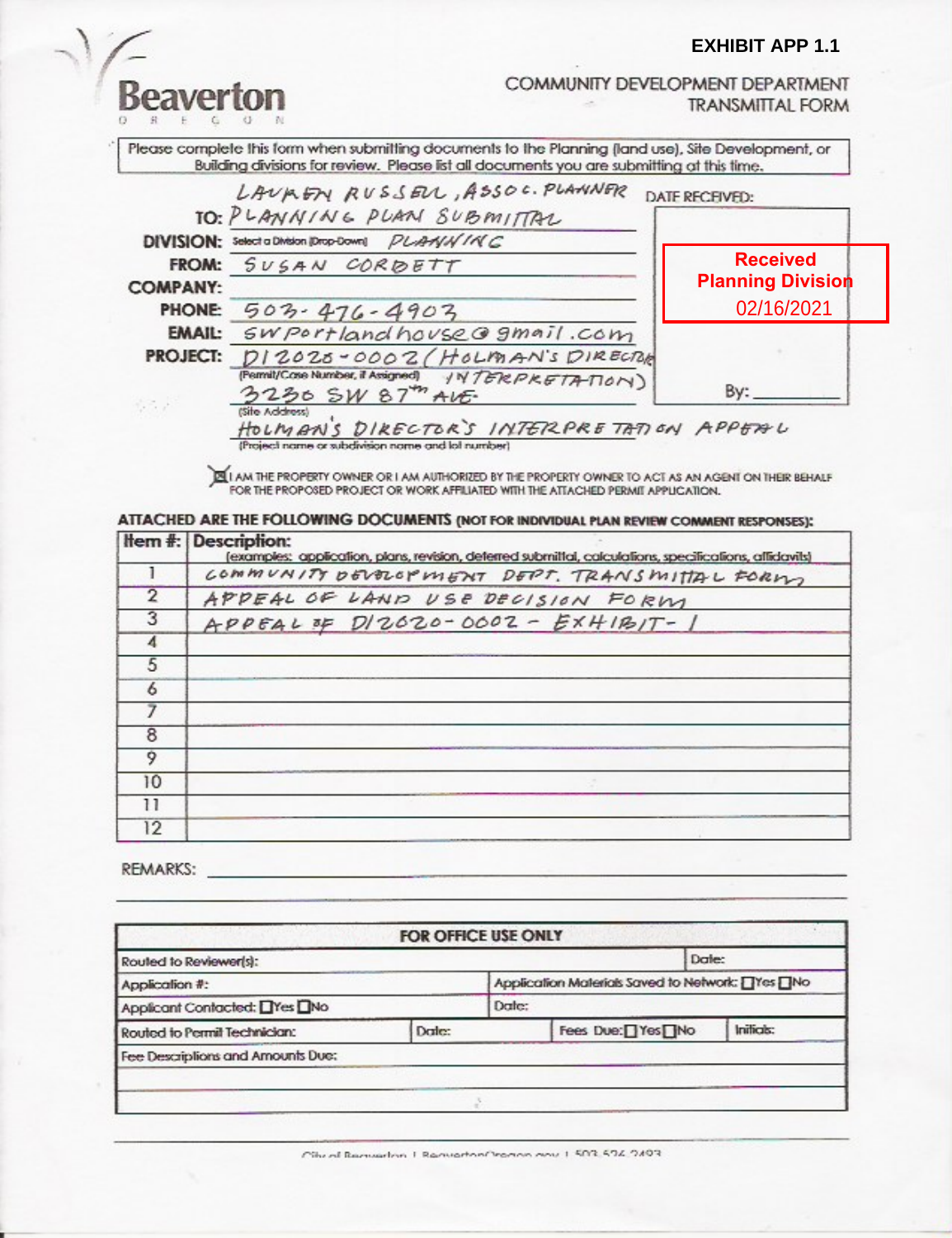| <b>Received</b><br><b>Planning Division</b><br><b>CITY OF BEAVERTON</b><br>02/16/2021<br>Community Development<br>Department<br>Planning Division<br>12725 SW Millikan Way<br>PO Box 4755<br>Beaverton, OR. 97076<br>Beaverton<br>Tel: (503) 526-2420<br>Fax: (503) 526-2550<br>BeavertonOregon.gov                                             | OFFICE USE ONLY<br>FILE #: $APP2021-0001$<br>FILE NAME. APPEAL OF HOLMAN'S DIRECTORS<br>INTERPRETATION<br>TYPE: 2<br>RECEIVED BY:<br>FEE PAID: \$258.75<br>CHECK/CASH:<br><b>SUBMITTED:</b> 2.16.21<br>NAC: WEST SLOPE |
|-------------------------------------------------------------------------------------------------------------------------------------------------------------------------------------------------------------------------------------------------------------------------------------------------------------------------------------------------|------------------------------------------------------------------------------------------------------------------------------------------------------------------------------------------------------------------------|
|                                                                                                                                                                                                                                                                                                                                                 | APPEAL OF A LAND USE DECISION<br>Revised 01/2016                                                                                                                                                                       |
|                                                                                                                                                                                                                                                                                                                                                 | PLEASE SELECT THE SPECIFIC TYPE OF APPEAL FROM THE FOLLOWING LIST:                                                                                                                                                     |
| LI APPEAL OF A TYPE 1 DECISION                                                                                                                                                                                                                                                                                                                  | LI APPEAL OF A TYPE 3 DECISION                                                                                                                                                                                         |
| APPEAL OF A TYPE 2 DECISION                                                                                                                                                                                                                                                                                                                     | <b>U OTHER</b>                                                                                                                                                                                                         |
| <b>APPELLANT NAME(S):</b><br>GUGAN CORBETT                                                                                                                                                                                                                                                                                                      | SIGNATURE(S): (Original Signature(s) Required)                                                                                                                                                                         |
|                                                                                                                                                                                                                                                                                                                                                 |                                                                                                                                                                                                                        |
| SUSAN GORBETT<br>PORTLAND, OR 97219<br>$503 - 476 - 4903$                                                                                                                                                                                                                                                                                       | COMPANY:<br>ADDRESS: HOME: 933 S. POWERS CT.   PO BOX 25154 PORTLAND, OR 97298<br>FAX:                                                                                                                                 |
|                                                                                                                                                                                                                                                                                                                                                 | (Original Signature Required)                                                                                                                                                                                          |
|                                                                                                                                                                                                                                                                                                                                                 | <b>REQUIRED INFORMATION</b>                                                                                                                                                                                            |
|                                                                                                                                                                                                                                                                                                                                                 | SITE ADDRESS: 3230 SW 67 <sup>*</sup> AVE. CASE FILE NO. UNDER APPEAL: 012020 - 0002                                                                                                                                   |
| BUSINESS / PROFFESIONAL GERVICES"USE.<br>GEE ATTACHED GHEFT                                                                                                                                                                                                                                                                                     | SPECIFIC APPROVAL CRITERIA/CONDITION BEING APPEALED: THAT A FUNERAL HOME THAT<br>RECEIVESSTORES, AND EMBALMS BODIES BECLASSIFIED AS A "SERVICE                                                                         |
|                                                                                                                                                                                                                                                                                                                                                 | (Attach additional sheets if necessary)                                                                                                                                                                                |
|                                                                                                                                                                                                                                                                                                                                                 | SPECIFIC EVIDENCE RELIED ON TO ALLEGE ERROR: BDC CHAPTER 90, DEFINITIONS,                                                                                                                                              |
|                                                                                                                                                                                                                                                                                                                                                 | BOC 10.20.4, BOC 10.20.5, BOC 20.10.20 LAND USE TABLE                                                                                                                                                                  |
| APPELLANT REPRESENTATIVE: All pre-hearing contact will be made solely to this person.<br>IF MORE THAN ONE APPELLANT, APPELLANTS MUST DESIGNATE A SINGLE APPELLANT REPRESENTATIVE.<br>NAME:<br>CITY, STATE, ZIP<br>PHONE:<br>SIGNATURE:<br>SPECIFIC REASON(S) WHY A FINDING / CONDITION IS IN ERROR AS A MATTER OF FACT, LAW OR BOTH: _<br>CIVIC | (Attach additional sheets if necessary)                                                                                                                                                                                |
| HOW DID THE APPELLANT(S) PROVIDE EVIDENCE TO THE DECISION-MAKING AUTHORITY? WHERE IN THE<br>OFFICIAL RECORD IS SUCH EVIDENCE?: WRITTEN EVIDENICE IS PROVIDED IN THE ATTACHED                                                                                                                                                                    |                                                                                                                                                                                                                        |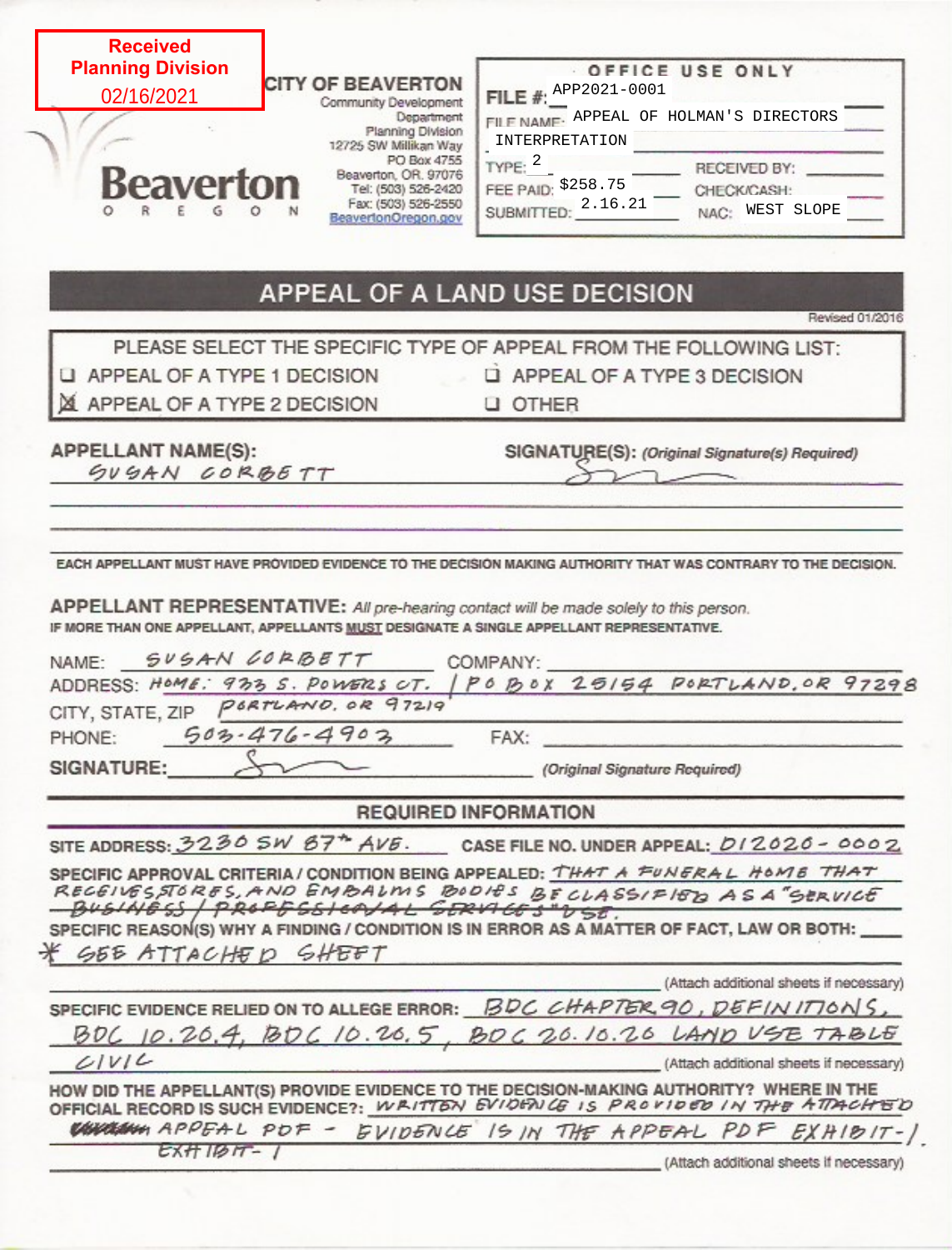Feb 16, 2021 To: Lauren Russell, AICP, Associate Planner Current Planning Commission, Beaverton OR

APPEAL Regarding: Holman's Funeral Home (D12020-002)

From: Doug Corbett, Spouse of Susan N Corbett, member Cashmur I, LLC + Cashmur II, LLC All contact should be through Susan cell 503-476-4903 Email: swportlandhouse@gmail.com

Applicant has proposed on-site cremation in previous applications. There is no written evidence that applicant has rescinded their proposal for on-site cremations.

### **Appeal item Page D1-4 paragraph 3:** Staff states:

"the proposed funeral home is not a crematorium…..because it will not include a……retort".. Because no retorts are proposed , the use is not considered a crematorium."

The only recognized cremation process without a retort is chemical dissolution. We believe applicant intends on-site cremation by Alkaline Hydrolysis (trade name: Aqua Cremation). The body is chemically dissolved inside a sealed and heated pressure tank. This is substantially different from Service Business/Professional Services use. This is an Industrial process.

Because "Alkaline Hydrolysis" was not previously disclosed to the public, our appeal can submit new arguments against it. https://www.cremationassociation.org/page/alkalinehydrolysis

Per the above website, this process takes 3-16 hours. This means the high pressure + temperature chemical tanks will be operating (cooking) overnight (hence the need to keep 2 employees on site to monitor 24/7 for safety). Heating a sealed pressure vessel filled with 100 gallons of caustic solution - is closer to an industrial than an office use.

Professional / Service Businesses employees are not required to live at their place of employment. For that reason we believe this use is very different from the directors interpretation of a funeral home.

We believe the workers compensation insurance risk level for workers on this equipment is much higher than workers in a service/professional service use. We believe there is a potential explosion danger if the process is not monitored correctly. We believe there will be a horrible smell if any premature release.

Appeal Page 1.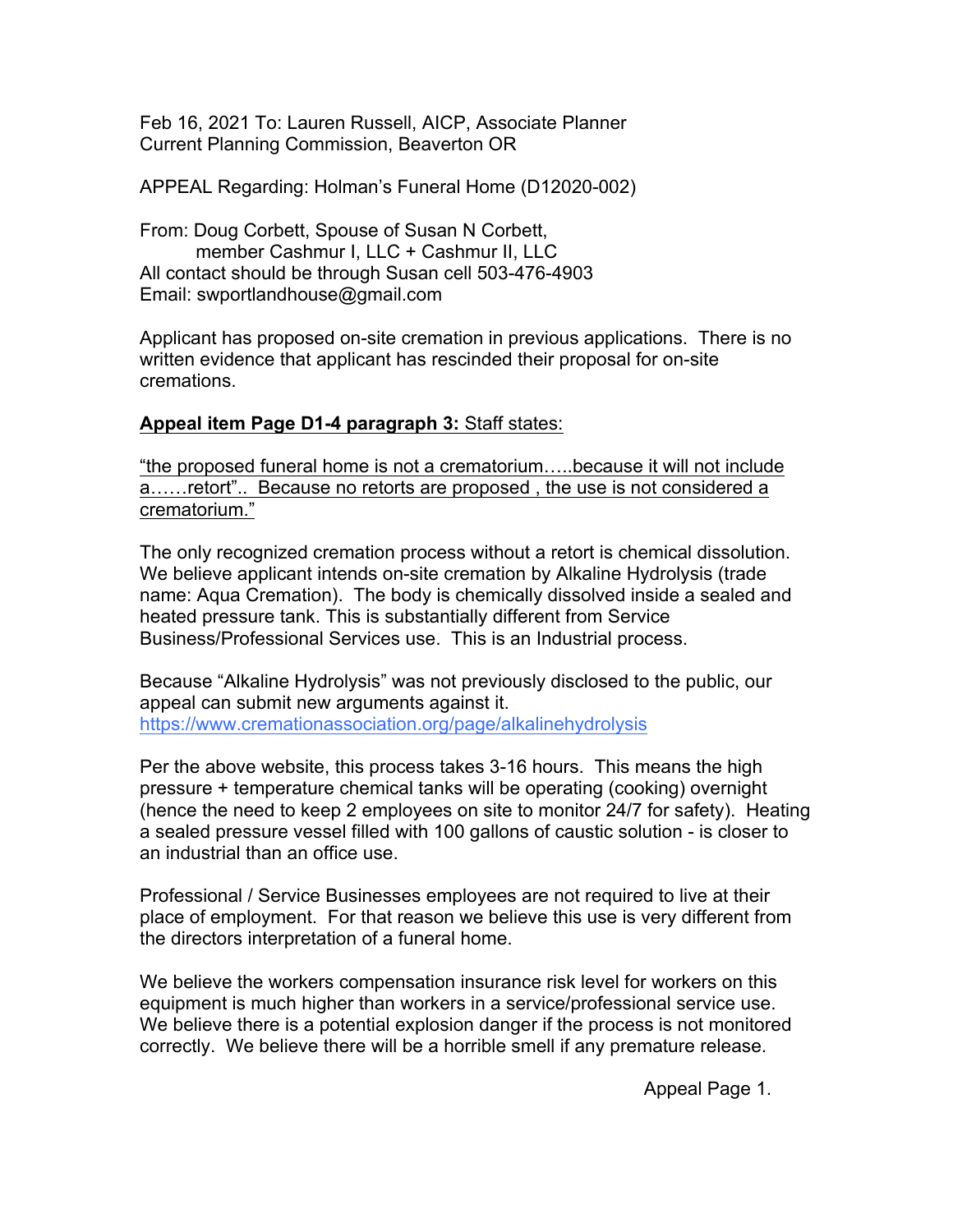This new cremation process is not without hazards. Beaverton codes are not prepared for this new industrial process. Approval will allow this process in all Beaverton R and GC zones. Applicant should bear the burden to prove it is safe for the neighborhood environment.

#### The potential exists for on-site long term pollution. By allowing this process, Beaverton is assuming future pollution liability.

There are very few Aqua Cremation machines currently in Oregon. However many funeral homes advertise this process. Applicant has given his intention of having a crematory on site. Applicant has never rescinded intended use of onsite cremation in writing. We believe applicant will preform Aqua Cremation for other funeral homes throughout the region. If bodies are processed from this large region, it is not longer a neighborhood use. In fact the bodies that are received for embalming, are not only from the adjacent neighborhood, so this funeral home/mortuary does not meet the definition of neighborhood Service/ Professional use.

If Aqua Cremation is sold directly to other funeral homes, (not to the general public), an essential feature of a Funeral home would not be performed. The business would no longer be a Funeral Home (because no professional services performed), but a crematory only (contract cremations not sold to the public). If business is successful and volume increases, this become an industrial facility, not a neighborhood professional service use.

Applicant has made no binding statements on cremation, and could add retorts or Aqua cremations in the future. Applicant could also add outsourced combustion cremations for other funeral homes in the future.

Application makes no mention of "Retorts". Cremations will occur on-site. *The off-site effects from a furnace cremation are the same as a crematorium.*

### **Appeal item: Staff report July 9, 2020 page 8"**

"It is unlikely that the Director could make findings that a "crematorium" use is permitted…..Because a "crematorium" has potential off-site impacts that are not typical for "professional service/service business use……"

Staff initial finding is correct: The off-site potential harm from the act of combustion cremation is the same as that from a crematorium. The change in use to a funeral home does not match the real intended use- that of a crematorium. Potential harm from the relatively new chemical cremations are unknown to the public at this time, and could be a much more long term pollution hazard. We believe substantial amounts of caustic solution will be stored, inventoried, handled, on-site.

Appeal Page 2.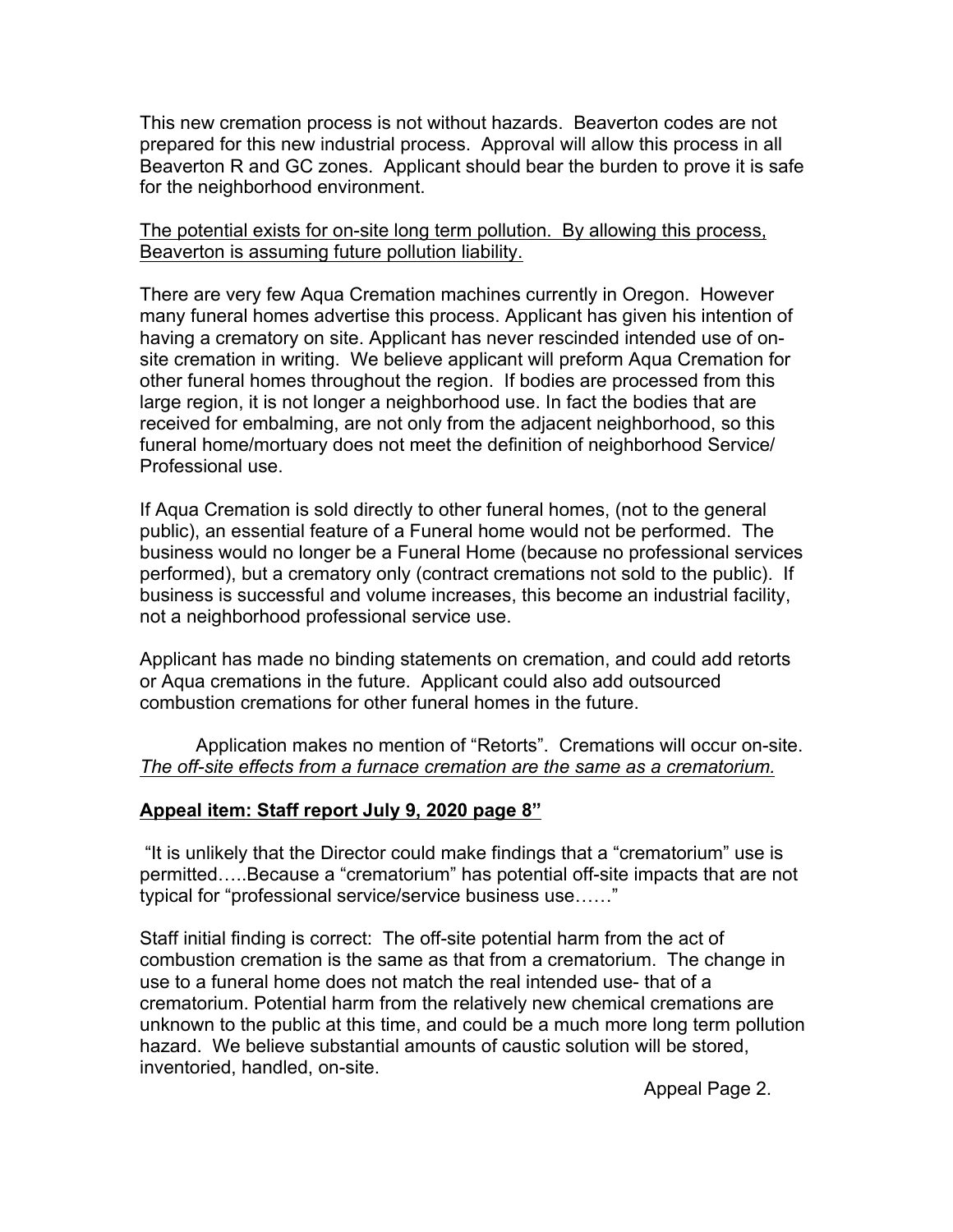# **Appeal item Section 60.50.25.3: Staff report July 9, 2020 page 8 last sentence:**

"…Section 60.50.25.3 was as currently written does not allow a "crematory" at the proposed site because SW  $87<sup>th</sup>$  Ave is a Neighborhood Route, not a Collector or Arterial".

#### Merriman-Webster: **Definition of** *crematory*

**:** a furnace for cremating also **:** a place where the bodies of the dead are cremated **:** crematorium

The applicant is proposing "a place where bodies of the dead are cremated". Therefore the term "Crematory" is appropriate. Hence the access restrictions of Section 60.50.25.3 apply, and a "Crematory" should not be allowed on this site.

### **Sheet D1-2 page Paragraph 2**

"No on-site crematorium is proposed,..so that off-site crematoria will be used…". This statement appears nowhere in applicants written submission. Applicant makes no written binding statements rescinding request for on-site cremation.

### **Sheet D1-page 2 Paragraph 5 Goal 3.7.4**

"All business activities will occur inside the building" .

This is incorrect. Applicants business includes the transport and movement of dead bodies. Transportation by definition occurs OUTSIDE and invariably generates noise. These are activities that take place 24/7, Truck traffic, truck headlights backing/turning, mechanical overhead doors, likely forklifts, area lights and loading dock activities. This is in addition to commercial refrigerators and back up generators.

If these nighttime activities are approved via Conditional use, the neighbors are now tasked with monitoring, policing business activities, and proving violations to the city. The "burden of proof" will be shifted from applicant to the neighborhood.

### **Sheet D1-page 4 Paragraph 3**

"Because no retorts are proposed, the proposed use is not a crematorium." Application makes no mention of "retorts". We have no idea what will be presented to Design review. Applicants written statements do not eliminate the possibility of combustion cremation services on-site.

Appeal Page 3.